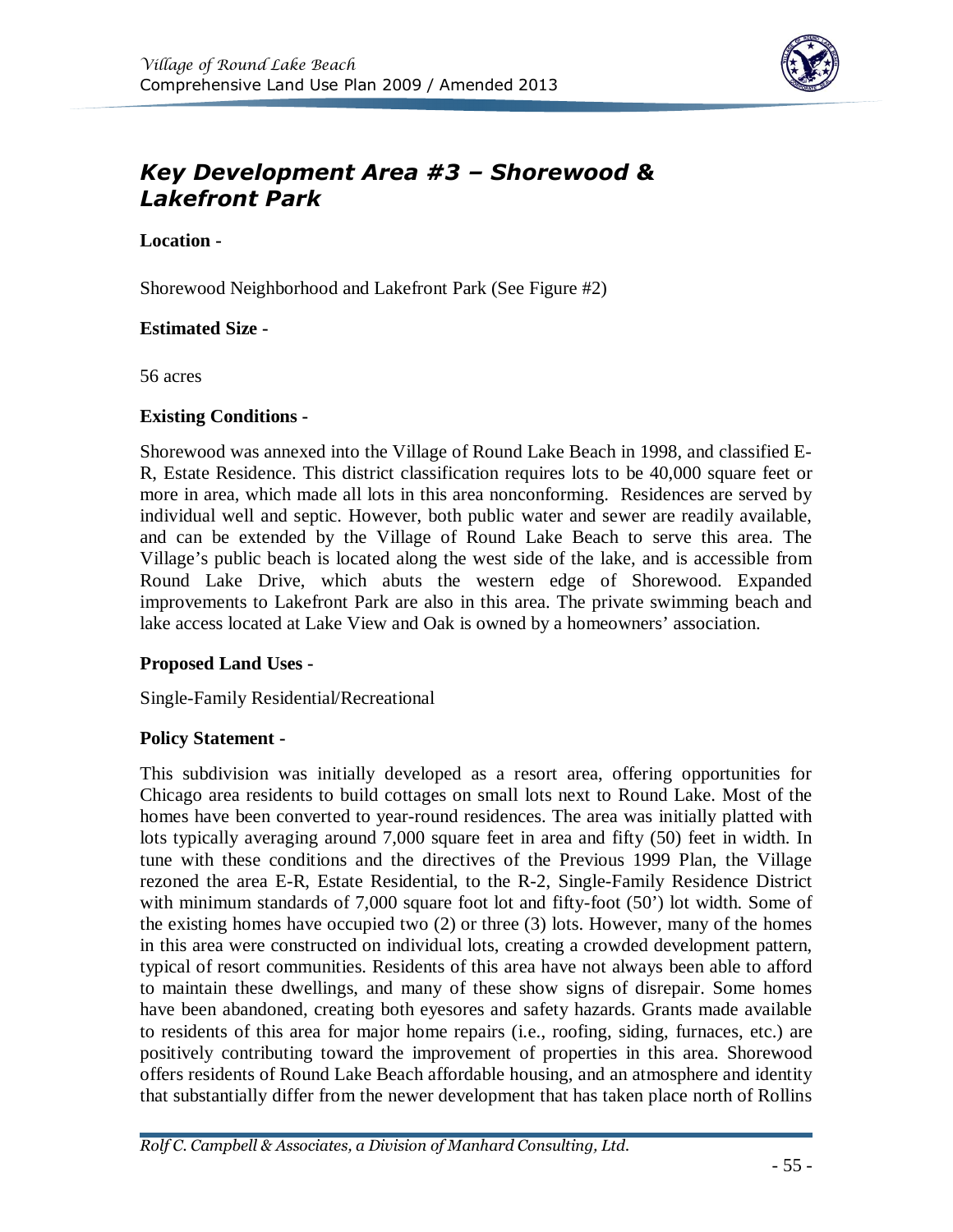

Road. Village officials recognize that this area, with its older homes, mature trees, woodlots, and proximity to the lake, can be reclaimed to create an ambiance that is distinctive, building upon the resort setting that still exists.

#### **Strategies for Implementation -**

- 1. Continue to implement the provisions of the recently adopted Lake Overlay District that promote minimum lots of 10,000 square feet with seventy-five (75) feet of street frontage along with architectural review requirements for various intensities of development or redevelopment. The increase in lot size from that which was originally platted will help reduce the intensity of development in this area, as homeowners upgrade existing properties, by increasing the size of the property associated with individual lots.
- 2. Continue to apply Municipal Code provisions adopted for the consolidation of adjacent commonly-owned tax parcels.
- 3. Remove all housing that has been abandoned and burned. Assemble properties as needed to allow for development to take place on lots that are 10,000 square feet in area, or more.
- 4. Continue to make available grants for property maintenance. Work with local banks to provide low-interest loans for maintenance and other home improvements.
- 5. Continue efforts to improve and maintain the existing open space and woodlots, which provide recreational opportunities in this densely developed subdivision, and improve these areas for wildlife habitat and resident use as follows:
	- Remove brush and re-establish the understory in wooded areas by clearing and initiating a burn management program.
	- Develop interpretative trails through and between the network of open space that lead pedestrians to the lake. Improve these trails with signs, bird houses, bird watching areas, and benches.
	- Add playground equipment in areas that are not already wooded for the use and enjoyment by children in the area. Provide benches and landscaping.
	- Encourage the Homeowners' Association to seek grants to purchase these open spaces areas, in order to protect them from future home construction.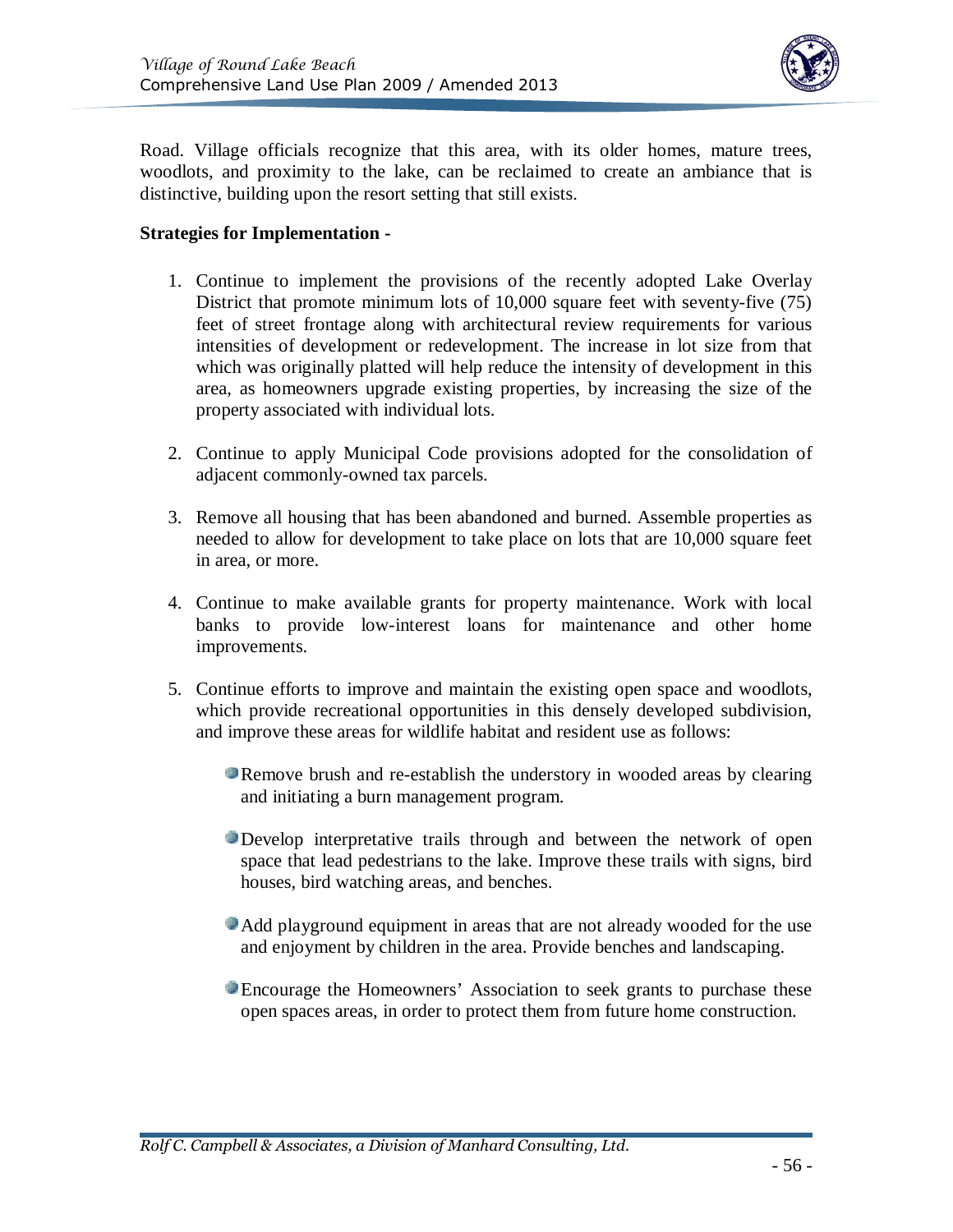





*Rolf C. Campbell & Associates, a Division of Manhard Consulting, Ltd.*